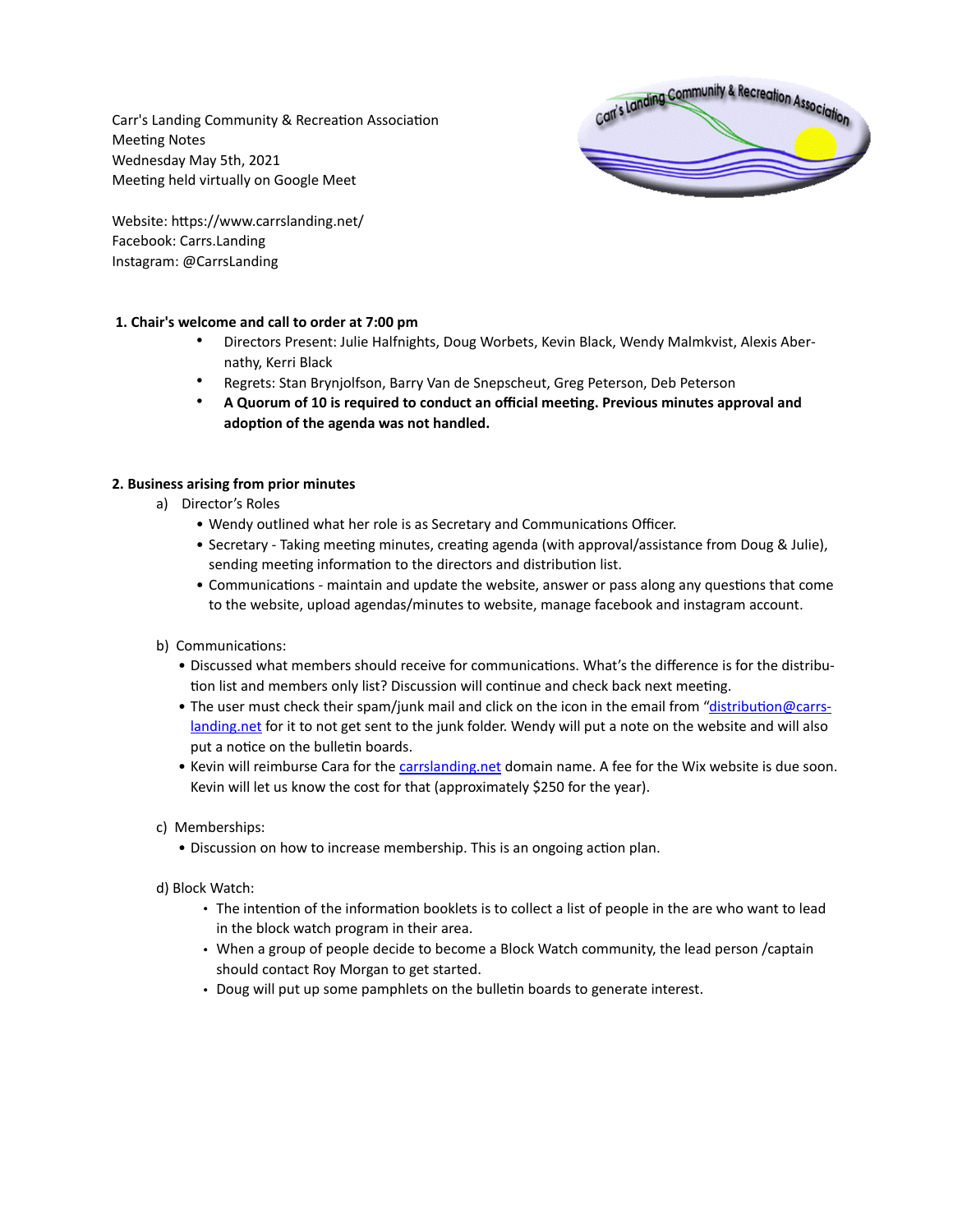e) Recreation

- The Coral Beach North beach path improvement by the DLC down to the beach are almost complete. The posts are in the ground for the handrail along the path and will be finished shortly.
- Maki Trail handrail should be completed shortly as well.
- Still have not received the invoice from the DLC for the \$1000 the CLCRA put in for the Coral Beach North Trail improvements.
- After meeting with the DLC, we now have a clear idea on recreational programs and how to move forwards with them. Recreational Director at DLC: Grant Campbell. Wendy & Julie are points of contact on this.
- Look at getting swimming lessons at Coral Beach in the summer of 2022. Send out a questionnaire via google forms to the distribution list to gauge interest and also post on social media and the bulletin board.
- Wendy to post on social media that swimming lessons are offered through the DLC at Pebble Beach in Okanagan Centre this summer.
- Community building idea A Cold Plunge in the lake! Will discuss further when gathering restrictions change.

### f) Action Plan Review

- 1. Accessibility ongoing
- 2. Events complete
- 3. Programs complete
- 4. Parks/Development complete
- 5. Carr's Landing sign underway
- 6. Bulletin Boards underway
- 7. Block Watch underway
- 8. Fundraising ongoing
- 9. Mailing lists ongoing
- 10. Speakers ongoing. Low attendance on last presentation (home security) which was online 11. Mission Statement - ongoing with Marie Molloy and Kevin Black.
- •Need to create a new list priorities to bring to the DLC Parks, Recreation and Culture by July/August 2021.
- Refer back to the Carr's Landing resident survey and reduce the list down to the priorities that are left.
- Discussed sending out a survey to the distribution list to see if we are missing any community project that need to be addressed.

g) No adoption of Mission Statement as this meeting

### h) Decibel Coalition

• Kevin Bowles, Commodore of the Lake Country Sail and Paddle Club has taken an active supportive role for the Decibel Coalition and its activities regarding noise issues on our lakes and streams.